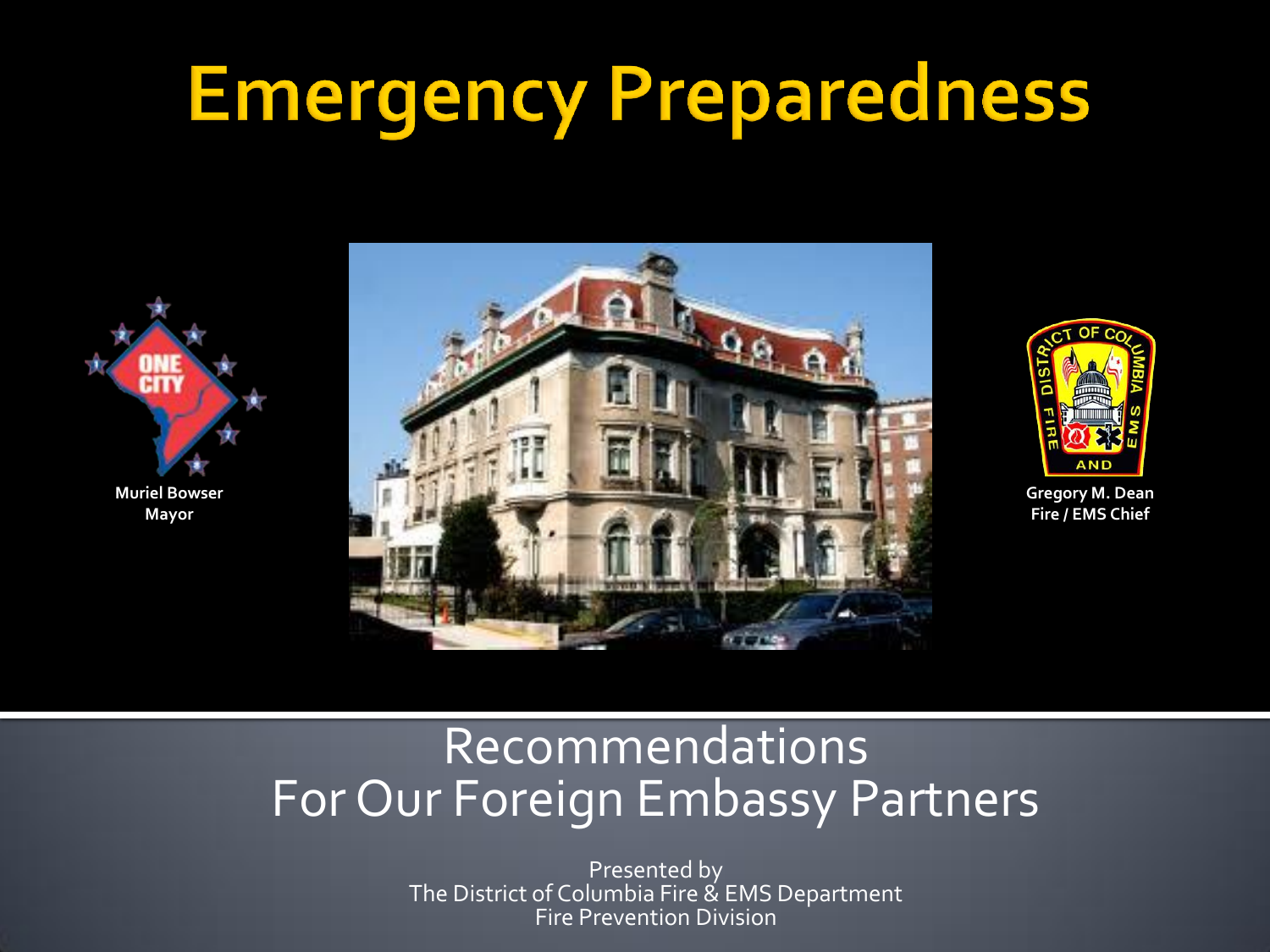### **The Goals**



- **Explain DC Fire and EMS responsibility in the District** of Columbia's Emergency Response Plan
- Heighten awareness that life safety and preservation is everyone's responsibility.
- Address human contribution to life safety in a building (Embassy) when fire or other emergencies occur.
- Highlight how the level of preparation by building occupants can improve the emergency responders abilities during an emergency.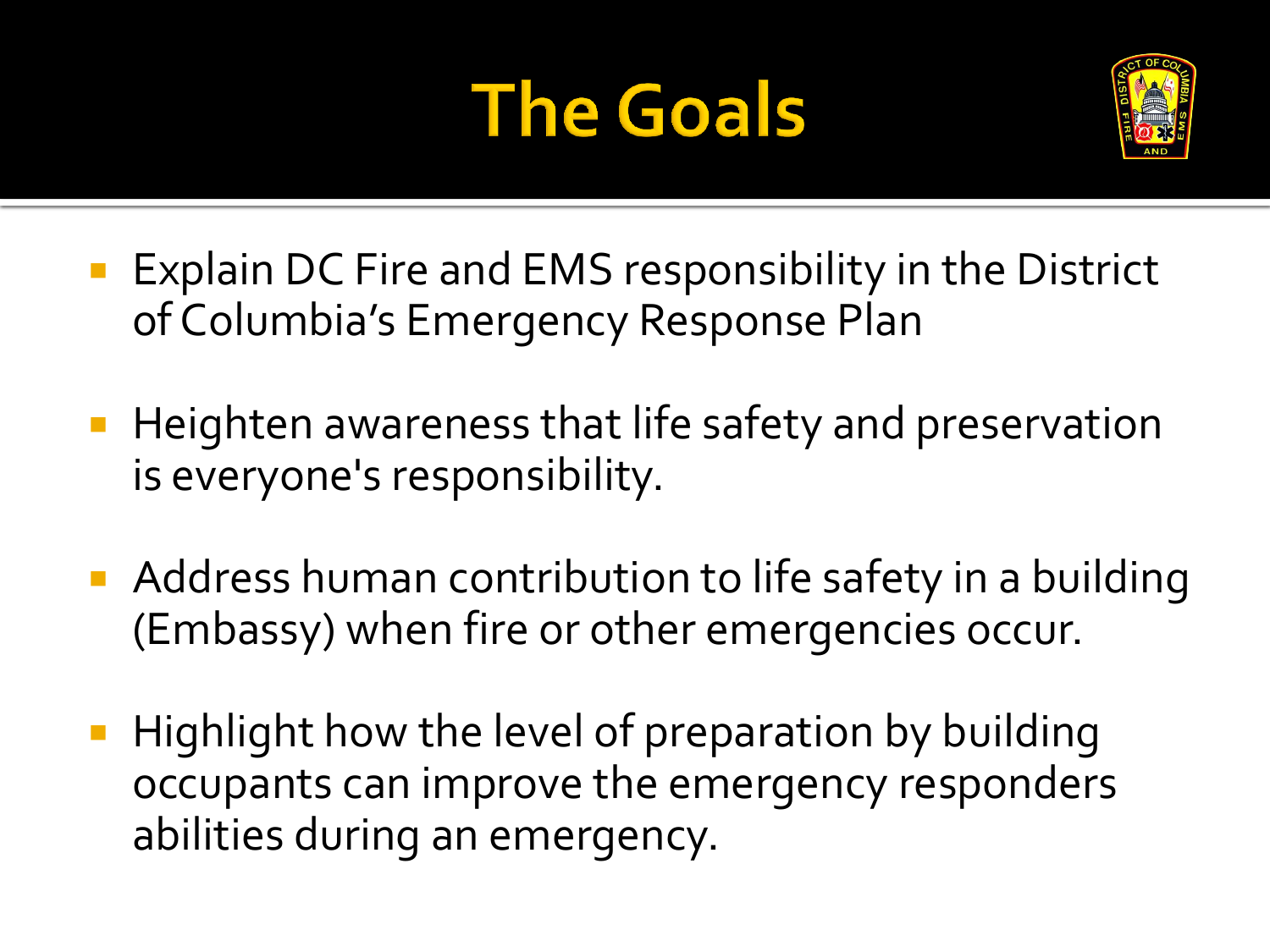### **Making The Difference**



- **Technological code advances have really help today's** fire service in promoting life and property preservation.
- **Building features properly designed and maintained are** critical and increases survivability chances greatly during and emergency.
	- Fire Protection Systems (Sprinklers)
	- $\checkmark$  Fire Protection/ Notification Systems
	- $\checkmark$  Fire Resistance-Ratings
	- $\checkmark$  Properly designed Egress systems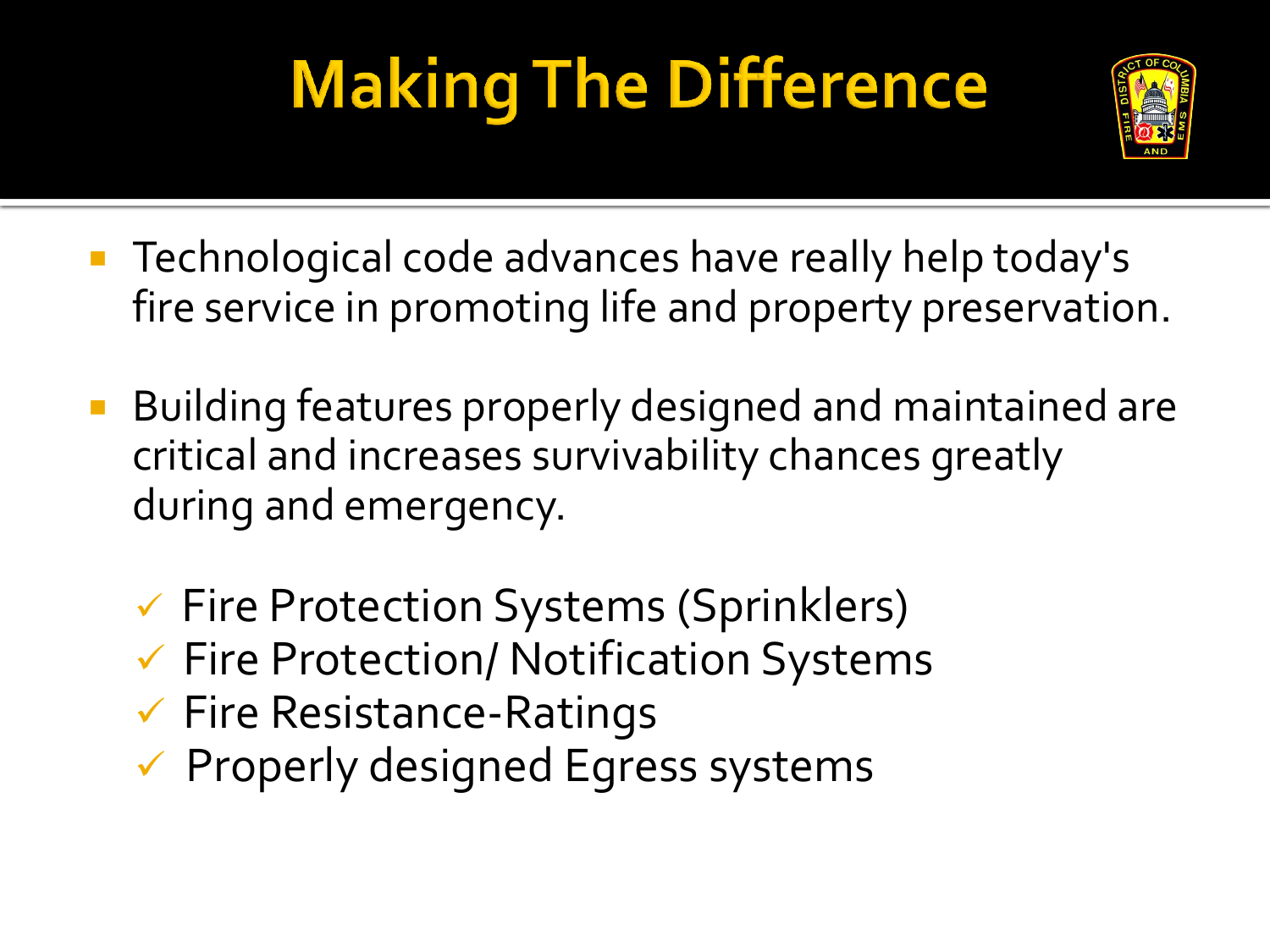# **The Challenge**



Even with technological advancements, the human factor remains a huge challenge for the fire services.

#### **WE NEED TO CONTINUE LEARN FROM OUR MISTAKES!**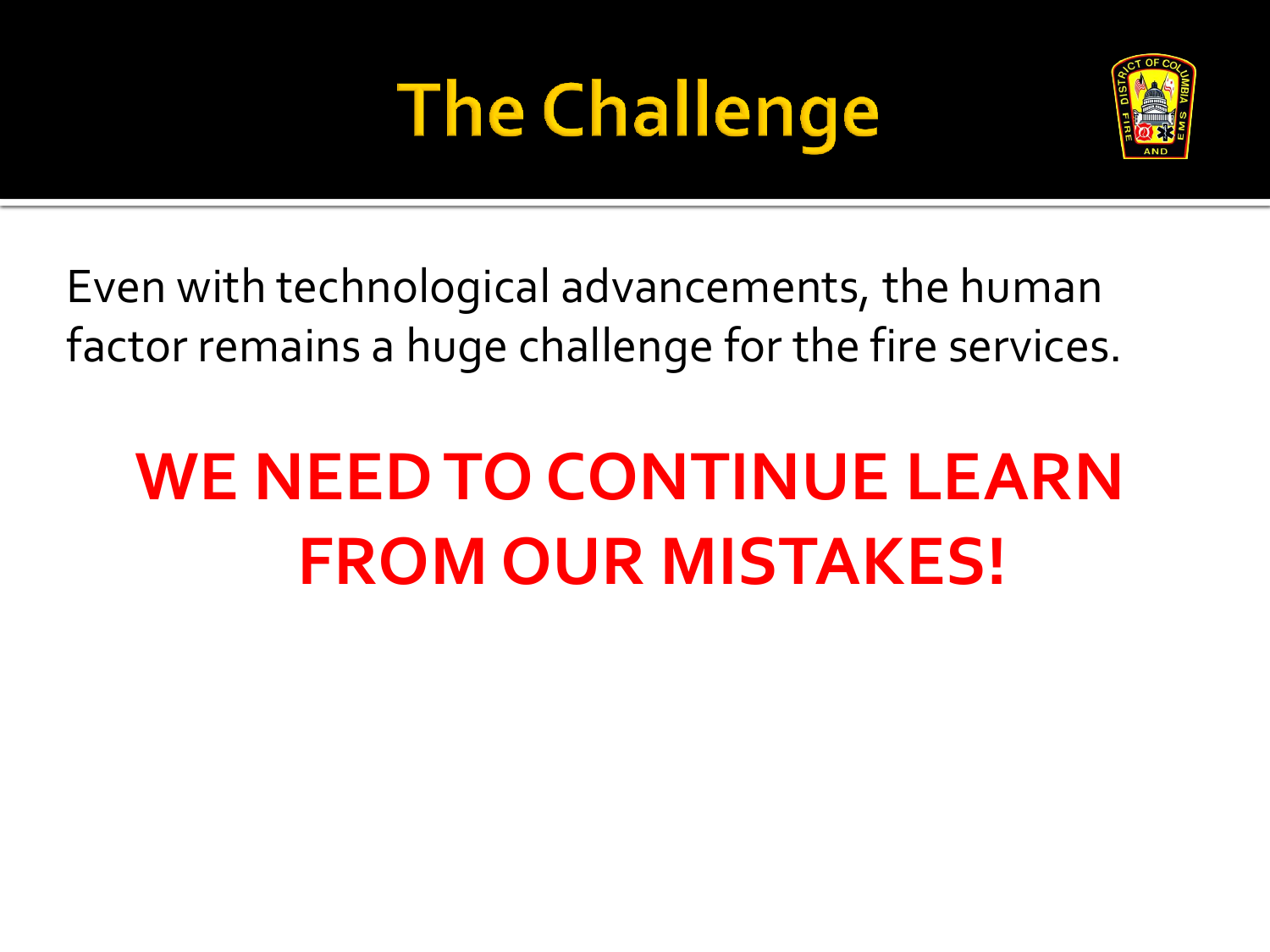## **THE RELATIONSHIP**



The District of Columbia Fire Service has no authority to govern the actions and activities that take place within Federal Enclaves or embassies. However, our goals and practices should remain inline with one another at all levels.

#### **Ensure a safe atmosphere for employees, visitors, and Residents!**

**Local Federal Embassies**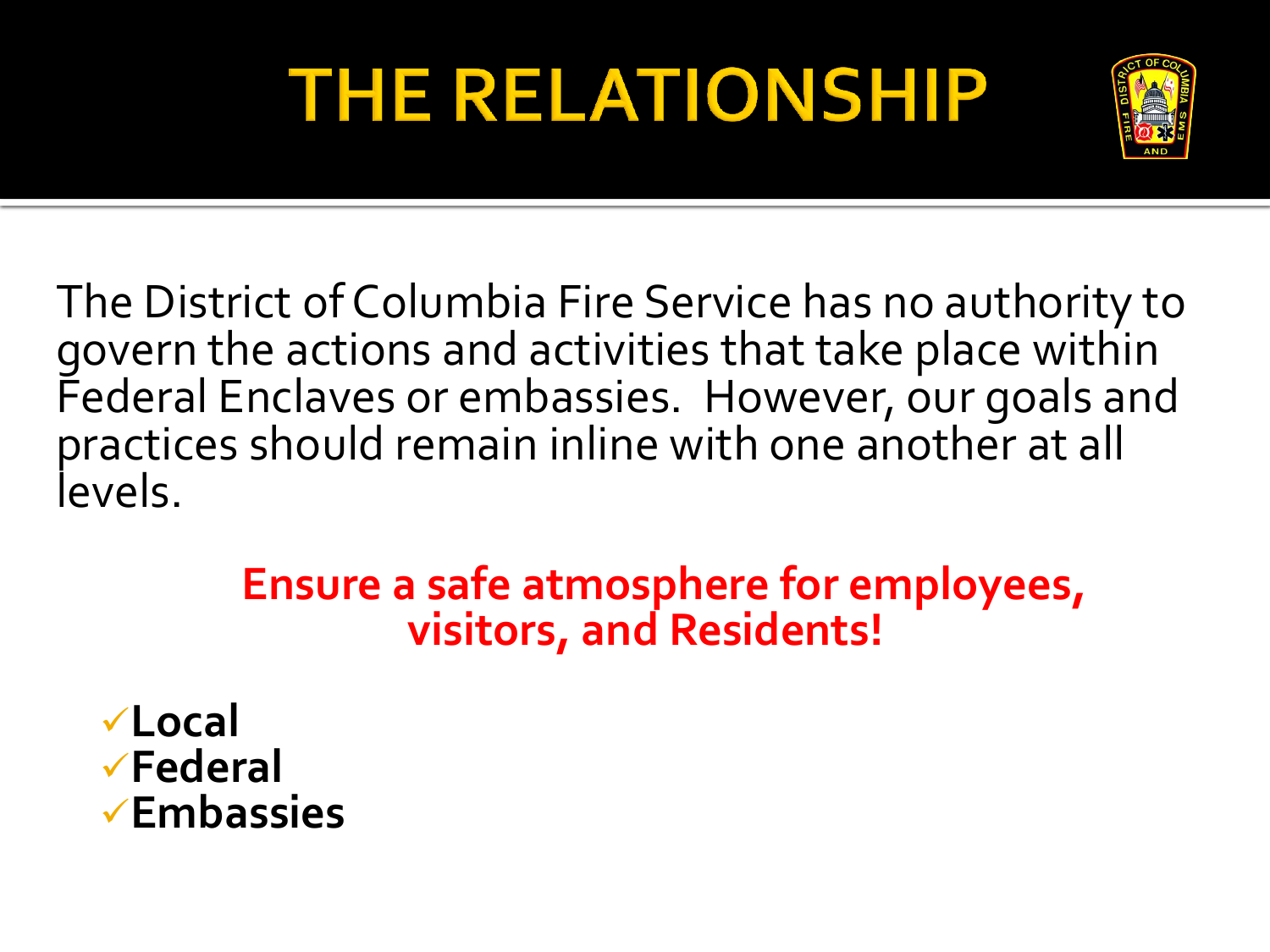

FEMS responds to calls from residents, visitors, and organizations in the District. The department accomplishes this responsibility through five areas of operations:

- 1. Fire Prevention—preventing fires before they occur
- 2. Fire Suppression—extinguishing fires that do occur
- 3. Special Operations—technical rescue
- 4. Emergency Medical Services—providing pre-hospital emergency medical treatment and transport services.
- 5. Support Services—including administration, finance, communication, fleet maintenance, research and development, risk management, professional standards, management information and technology services, and departmental training.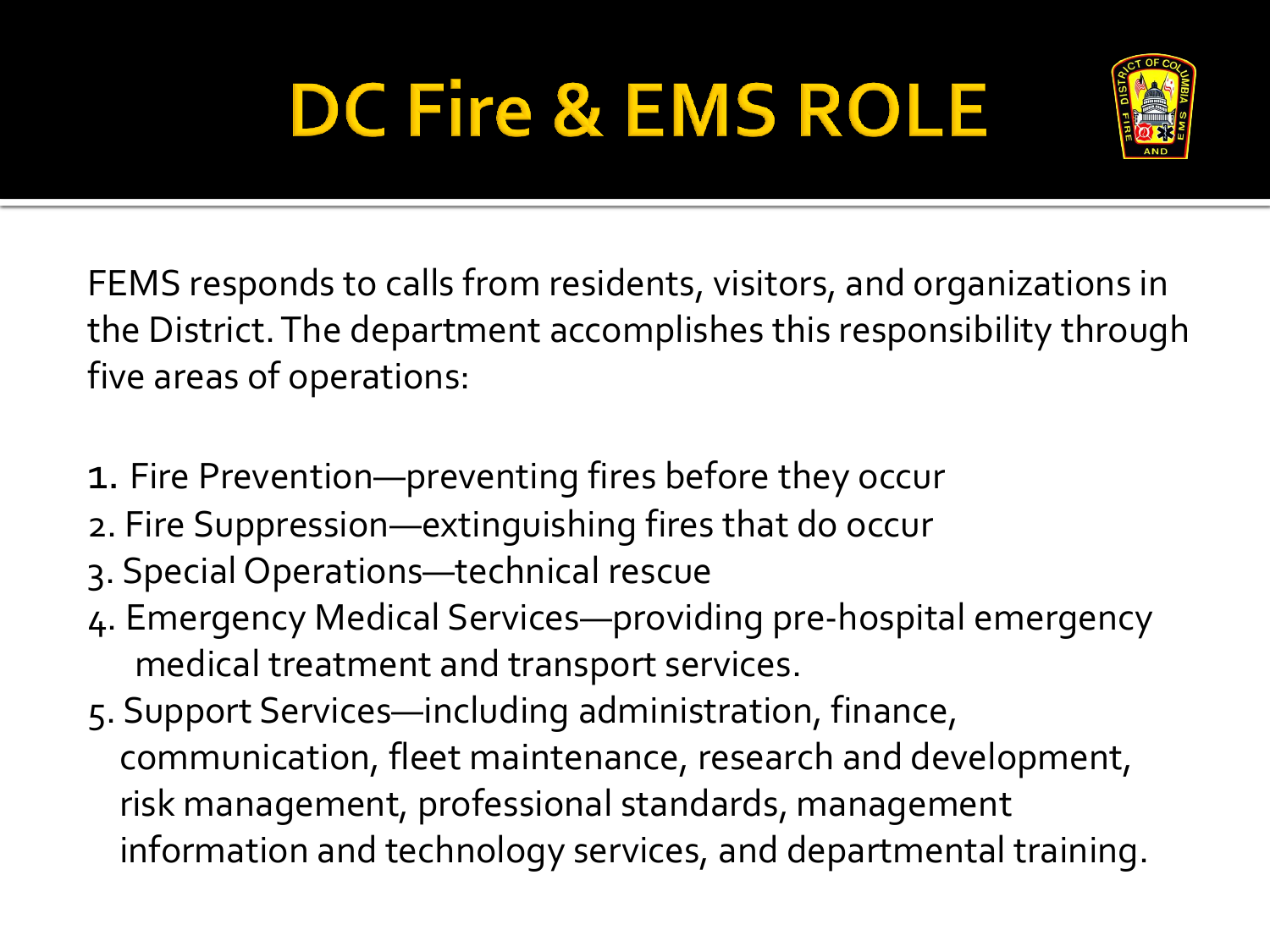

**District of Columbia's Emergency Response Plan**

#### **Emergency Support Function (ESF) #4 Firefighting**

■ Manages and coordinates firefighting activities including search, rescue , containment, suppression, coordination of evacuation in hazard areas, and delivery of emergency medical services.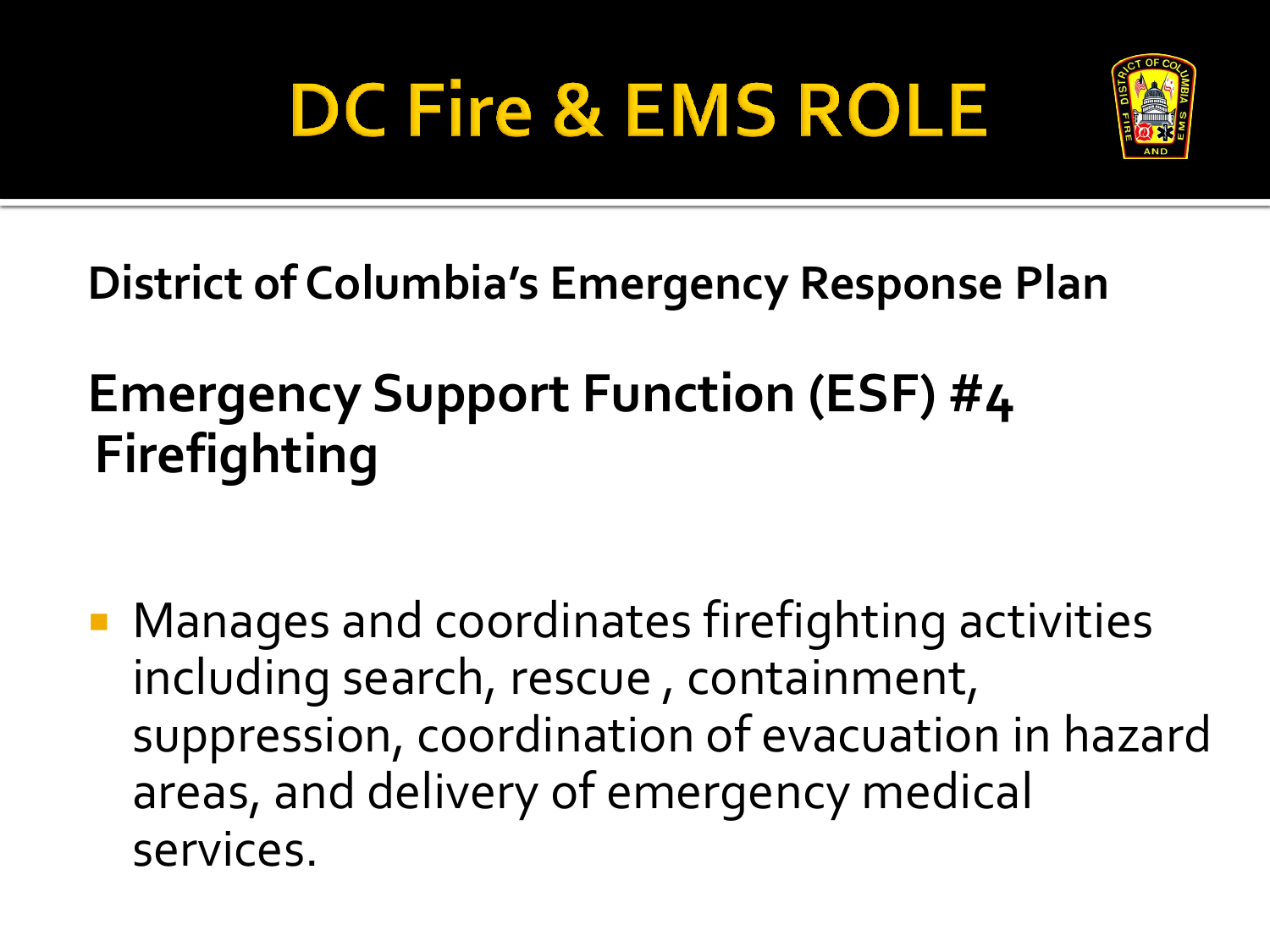

#### **Emergency Support Function (ESF) #9—Search and Rescue (SAR)**

Rapidly deploys components of the District of Columbia Fire and Emergency Medical Services Department (FEMS) to provide specialized lifesaving assistance in the event of an emergency involving structural collapse or other technical rescue.

- Structural Collapse (Urban) Search and Rescue (US&R);
- Waterborne Search and Rescue;
- Inland/Wilderness Search and Rescue; and
- Aeronautical Search and Rescue.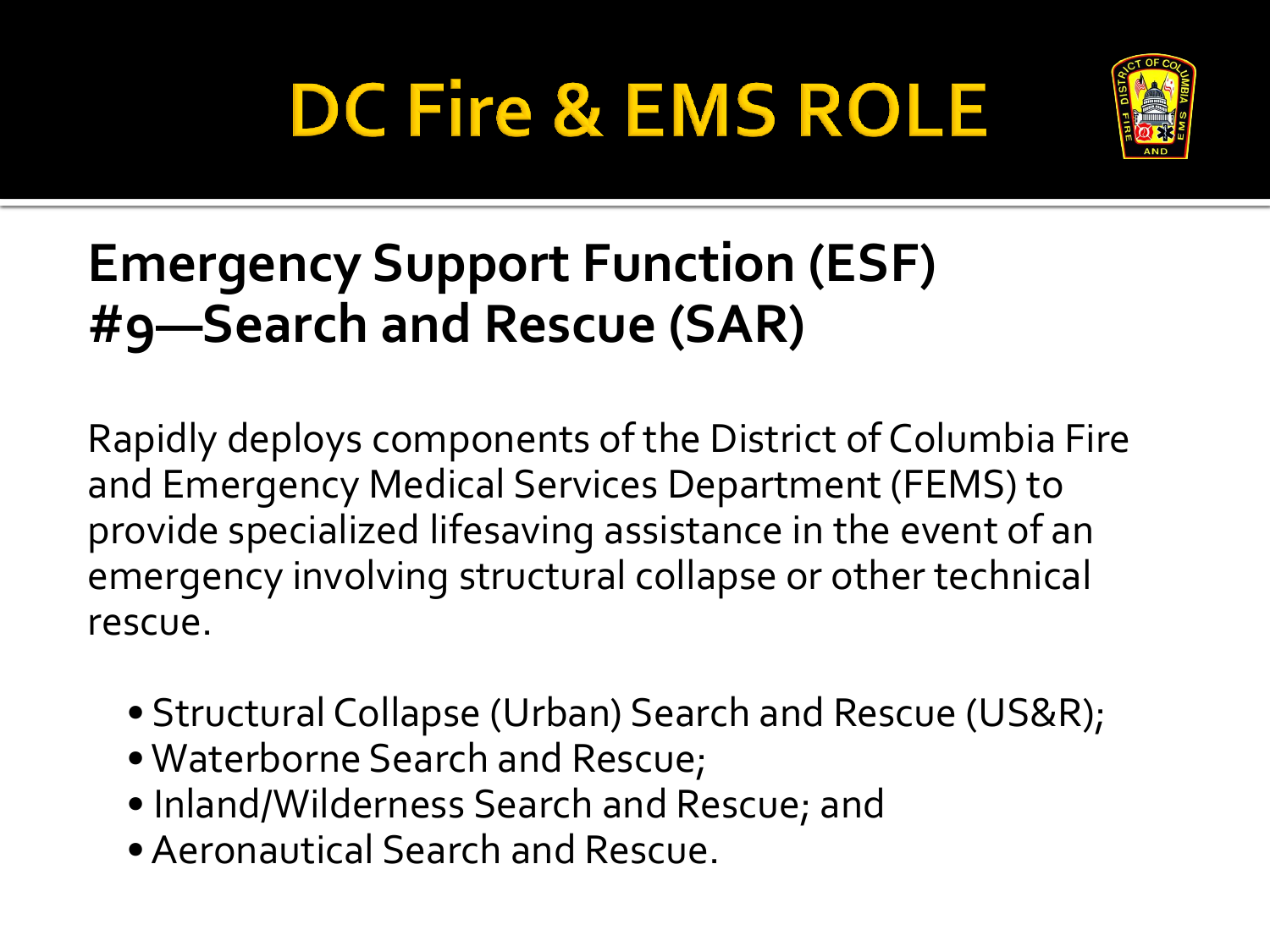

#### **Emergency Support Function (ESF) #10 Oil and Hazardous Materials Response**

**Provide a coordinated response to actual or** potential discharges and/or releases of oil, chemical, biological, radiological, or other hazardous substances in the District of Columbia.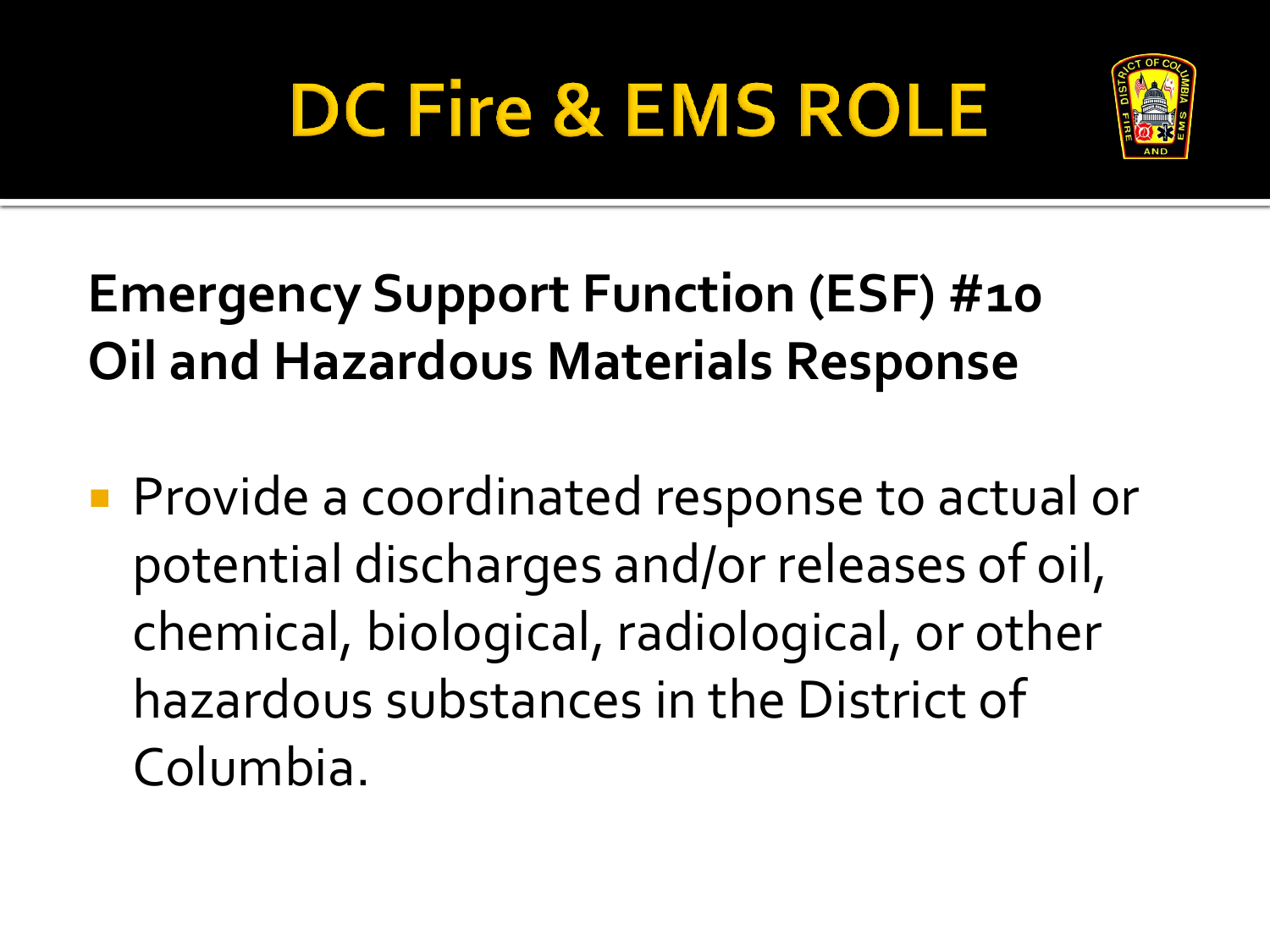### **What is an emergency?**



- An "emergency" is an event that jeopardizes  $\Box$  The occupants of a building  $\Box$ The building  $\Box$  The contents of the building
- **Types of emergencies O**Natural
	- **Human based**

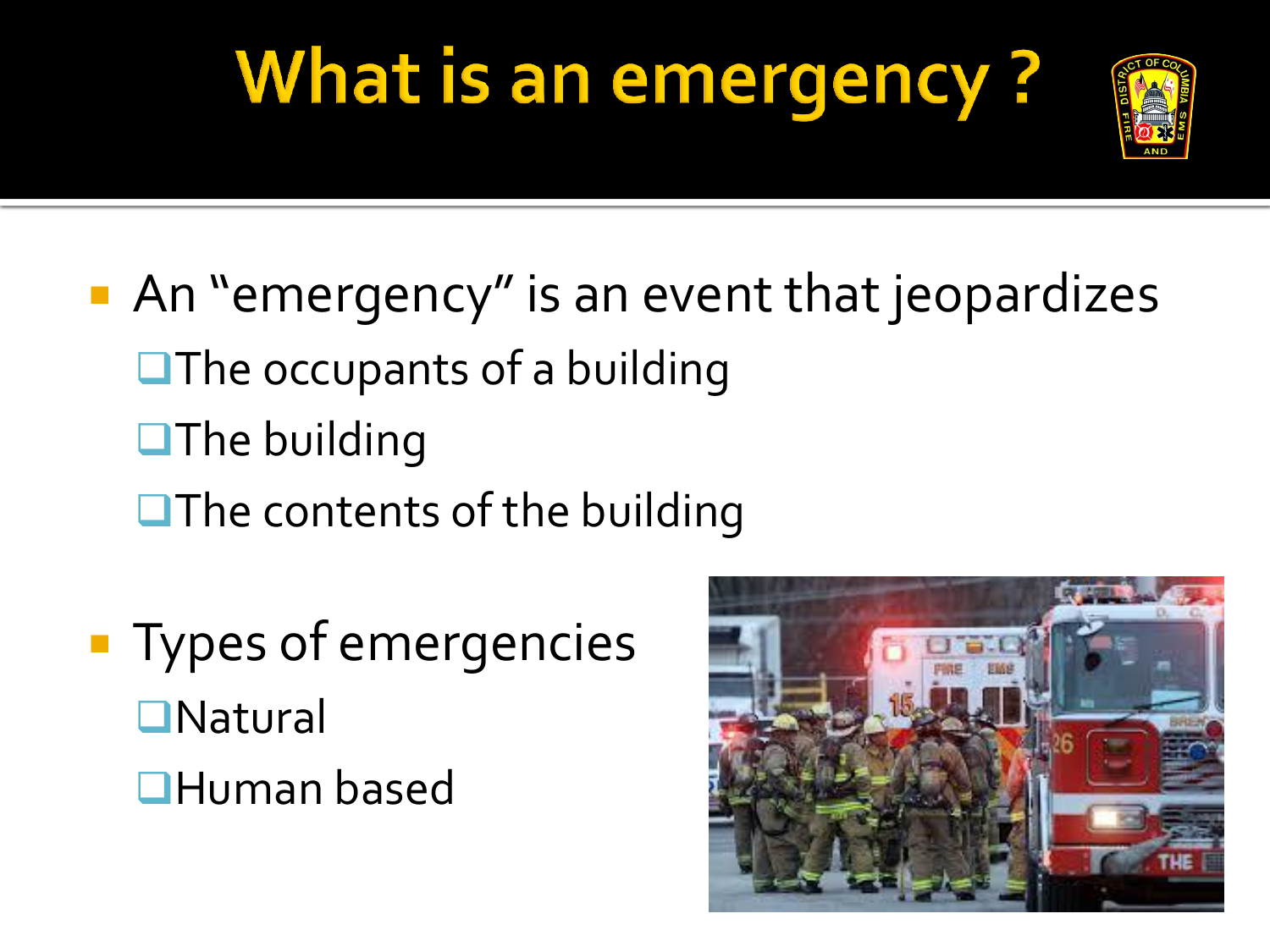



Emergency Preparedness in relation to the fire code focuses primarily on the actions of the occupants of the building or structure.

**What Impacts Emergency Preparedness in a building?**

- $\checkmark$  High levels of care related to the concentration of people.
- $\checkmark$  Physical and mental capabilities of the occupants.
- $\checkmark$  Lack of familiarity with a building
- Complexity and size of the building.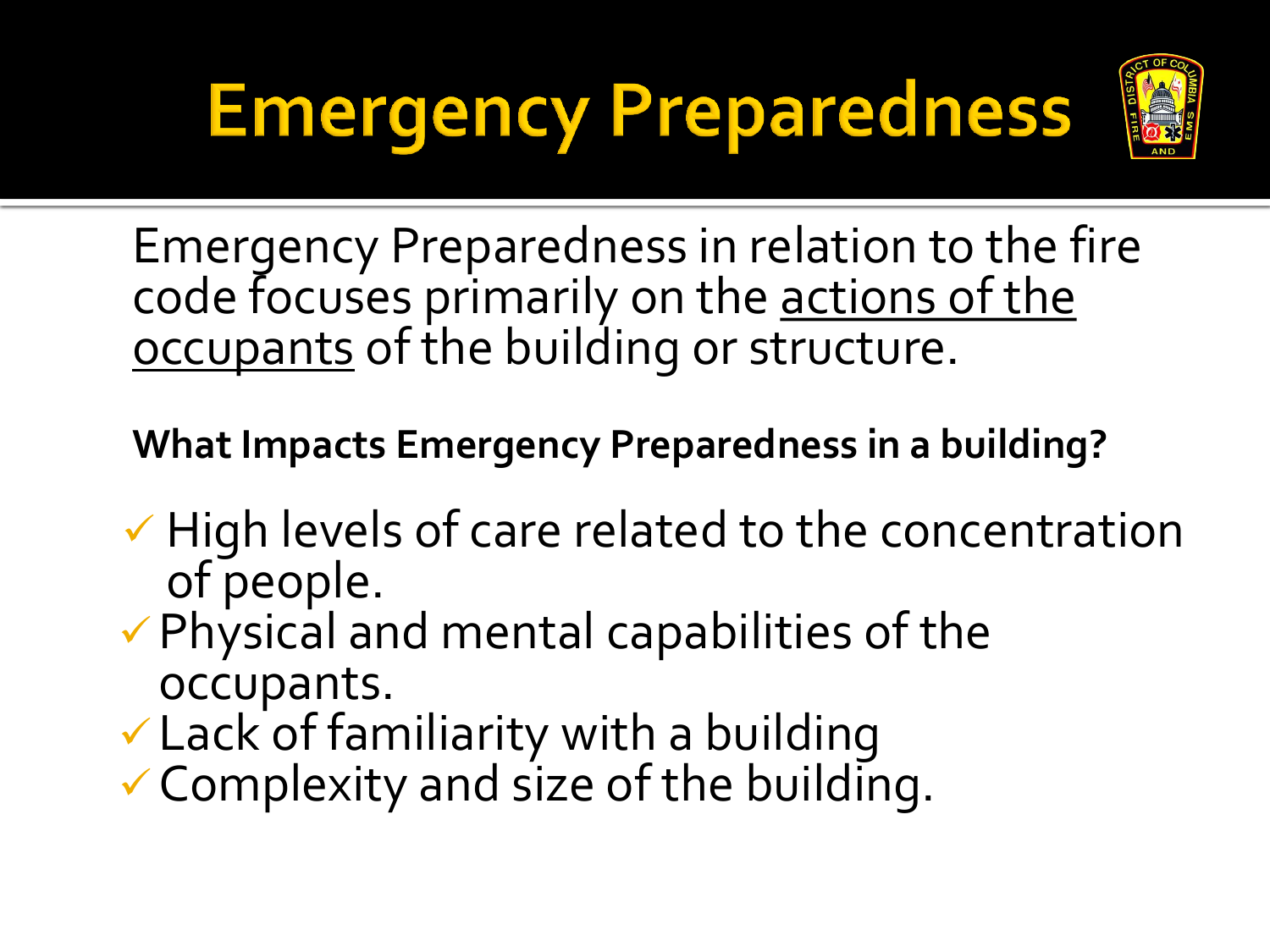# **Managing Occupants**



The management of occupants in an emergency is primarily moving them away from the hazard.

- $\checkmark$  Have and Emergency Response Plan
- Verify to you have enough exits and exit capacity.
- $\checkmark$  Ensure that they are immediately accessible, adequately arrange, properly identified, and suitably protected as recommended by the fire/building codes.
- Occupants must not only know where the exits are but, when and how to use them "TRAINING" as recommended by the fire code.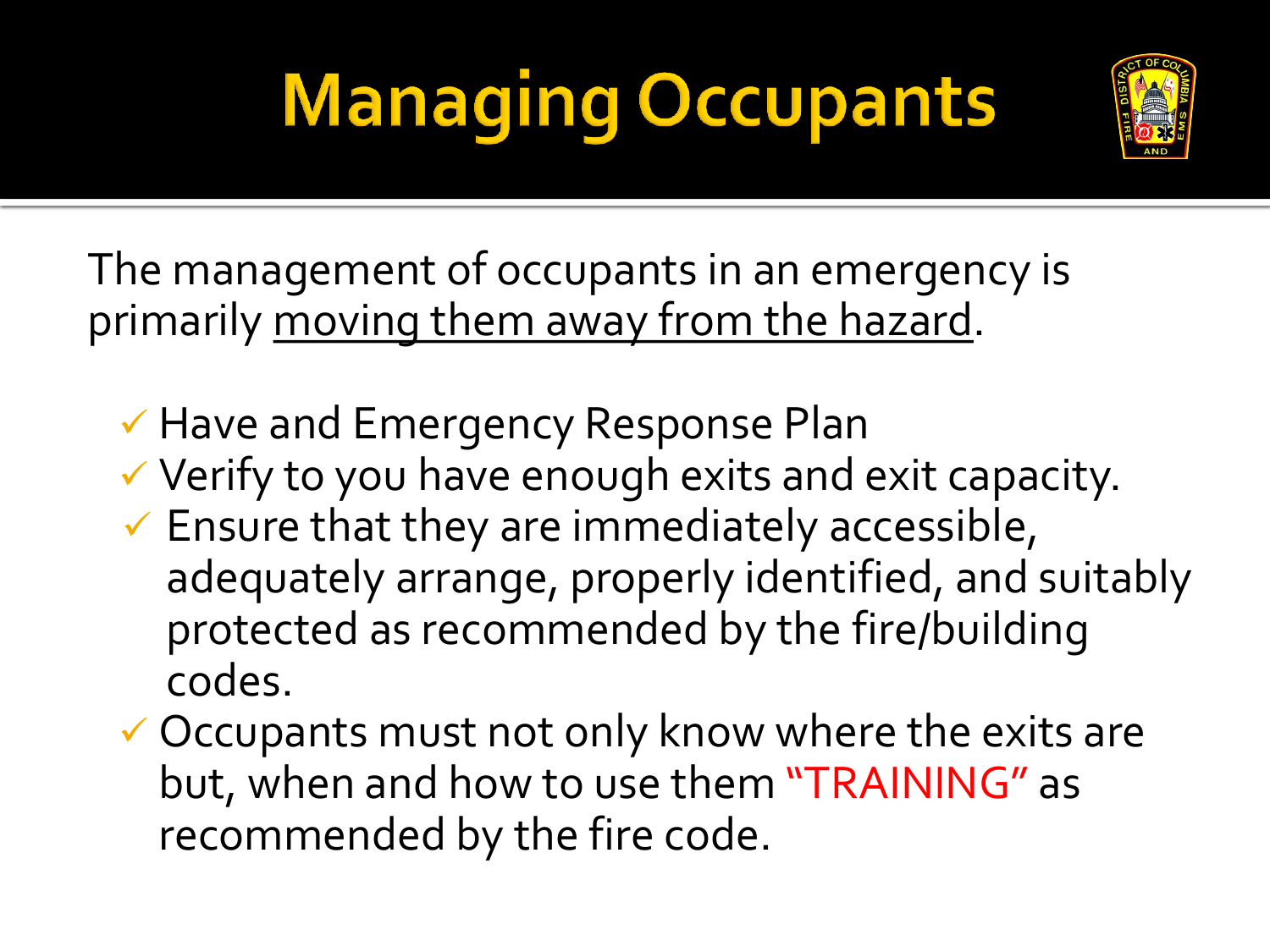# **Managing Occupants**



Various factors and situations can sometimes make building evacuation difficult or impractical.

Become familiar:

 $\sqrt{\ }$ The building, its systems, and features The Occupants

#### **Discuss potential problems to find solutions!**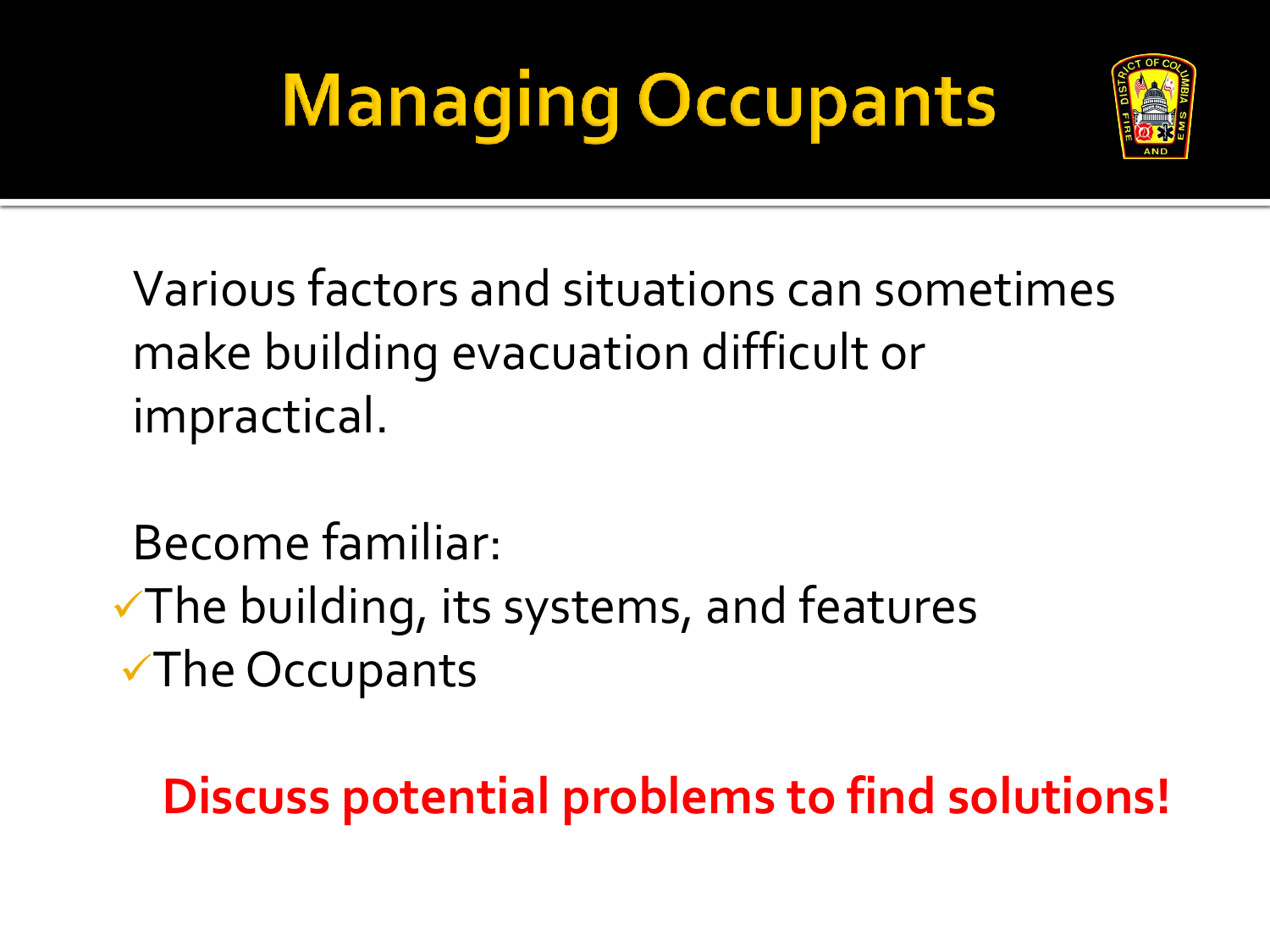#### **HOW CAN WE HELP ONE ANOTHER?**



 **When the DC Fire & EMS Department is called to an Embassy for an emergency:**

- $\checkmark$  We are guided by instructions from the embassy security and will not enter until asked to do so.
- $\checkmark$  If the call was made from inside the embassy, please ensure that the information is relayed to the embassy's security staff.
- $\checkmark$  Ensure that there is an onsite interpreter to address any language barrier issues.
- $\checkmark$  Ensure that there is a listing of numbers for emergency contact persons available.